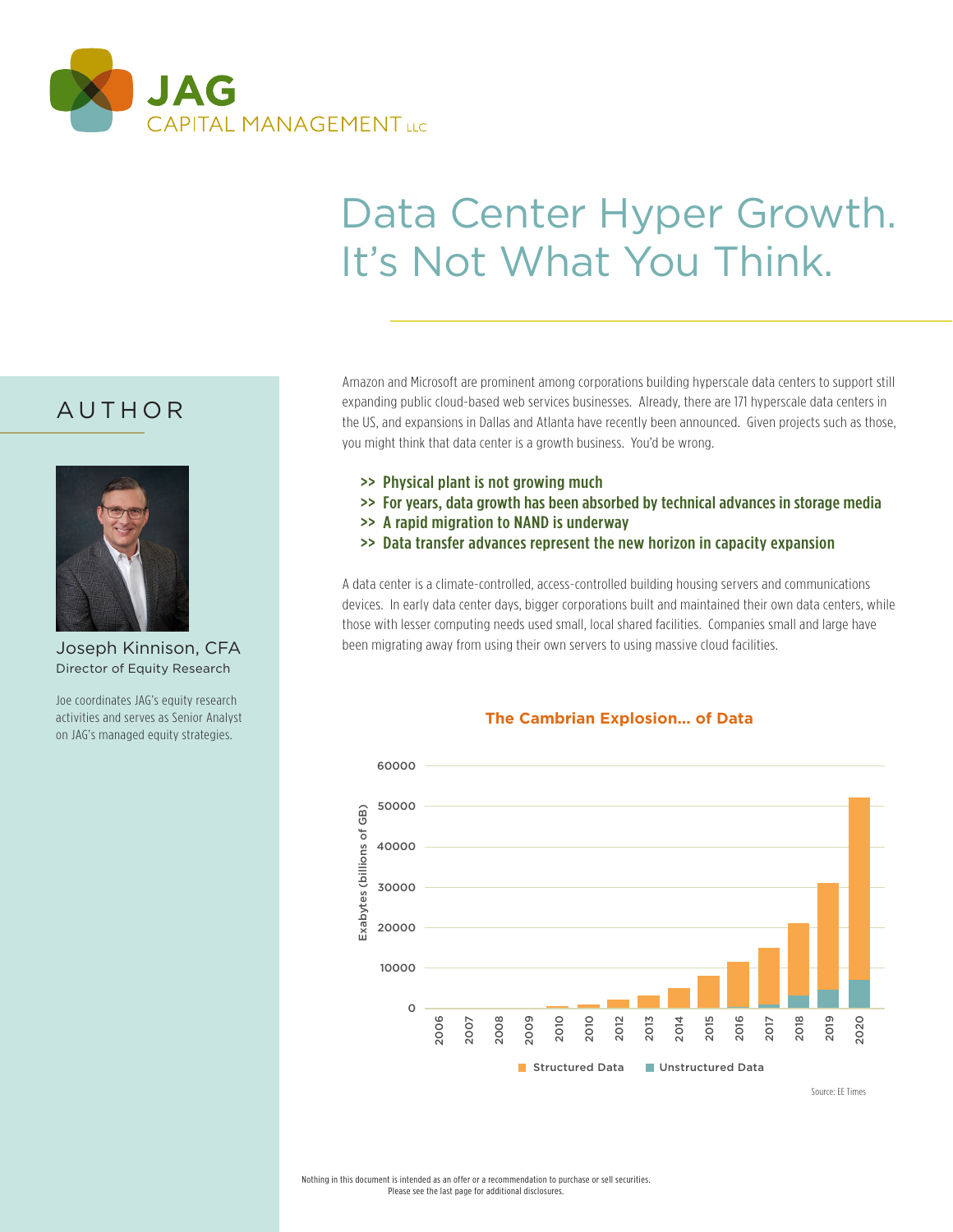Although the change from private to public data centers has been significant, the net change in data center square footage isn't much. According to estimates, the US has 1.94 billion square feet of data center space in 2018. This figure is flat year-over-year and up at a 4% average annual rate over the last five years. Just as square footage growth is minimal, the electrical power usage for data centers has changed even less. Power consumption by data centers has grown at a 2% rate over the last five years; it represents 2% of total US electrical consumption.

So, with 4% square footage growth and 2% power consumption growth, one could say that data centers aren't really growing much on a physical basis. However, looking at exabytes of data stored in these facilities, the growth rate was 41% in 2016 and 37% in 2017. Said another way, the amount of data stored in the domestic data centers has nearly doubled in the last two years without the physical space or power demand changing much. IDC expects data to double every year for ten years starting now.

### Big Advances in Data Density

Storage media has advanced over time from tape drives, to hard disks, to solid state. The industry has a measure, called Areal density, which indicates the amount of bits that a storage medium can pack into each unit of surface area. Said differently, Areal density is the amount of gigabits stored per square inch. Tape drives became obsolete about the turn of the century. Their best recorded Areal density in production was 0.84 GBit/in2. Optical disks replaced tape drives, and they continue to be in use today. CD's, DVD's, and now Blu-Ray disks are all optical storage media. Their best Areal density is 12.5 Gbit/in2, almost 15 times more than tapes. Hard disks developed concurrent with optical disks, and their storage density dwarfs that of optical disks. The best hard disks store 1340 Gbit/in2, and development of that media continues as hard disk storage capacity has increased by 60% over the last two years. Many data centers utilize hard disks today, and the continued expansion of hard disk Areal density matches up with exabyte growth pretty well.

While hard disks have been the data center workhorse for many years, they are currently being replaced by NAND flash-based storage arrays. The Areal density of NAND eclipsed that of hard disk storage sometime in 2016. NAND storage now max-es out at 1690 Gbit/in2 in density, about 25% greater than the best hard disks. That difference is sufficiently significant that most new data center storage is NAND configuration today. The shift to NAND storage is so decisive, in fact, that construction of hyperscale data centers is believed to be causing a memory shortage in early 2018.



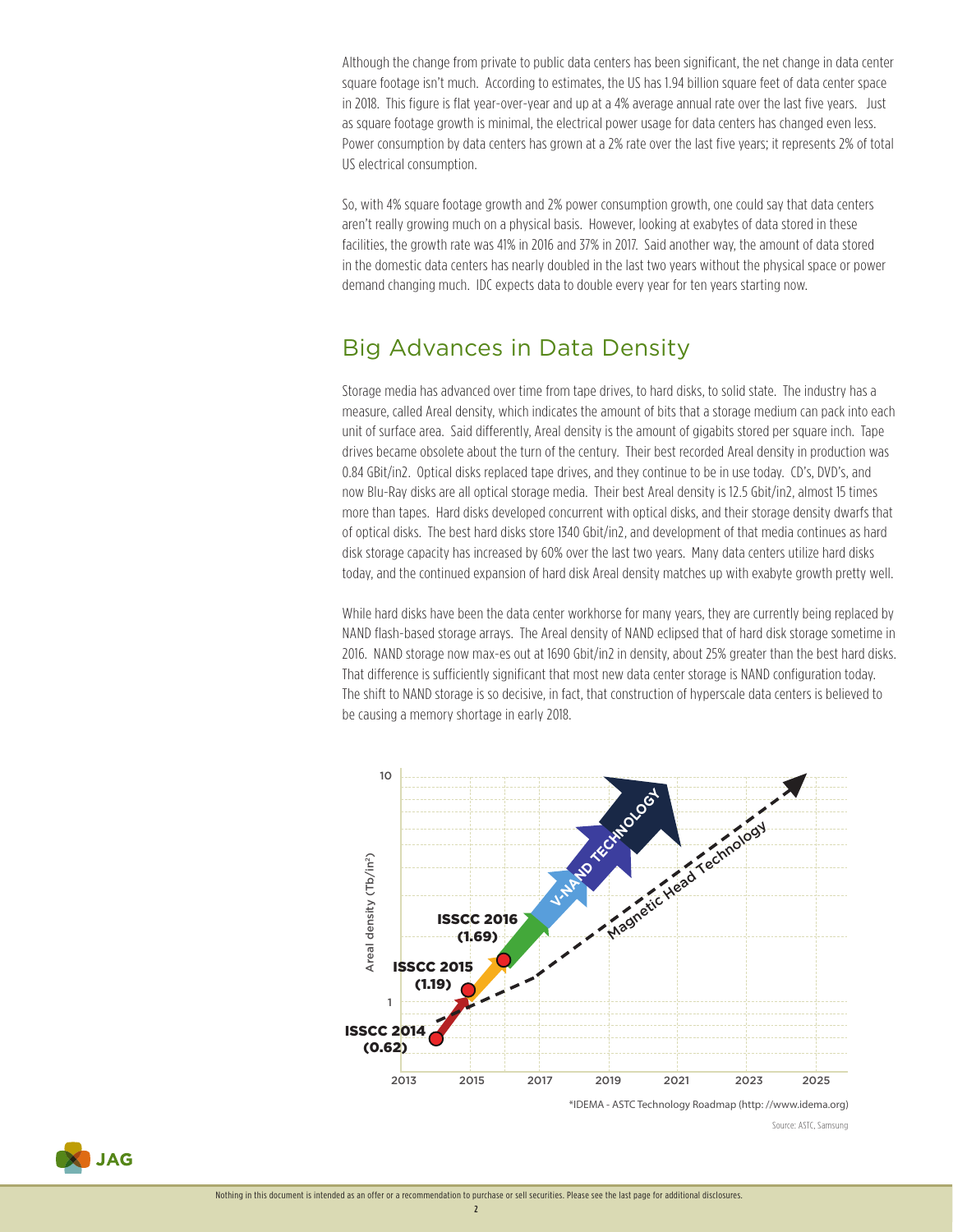

## Data Transfer is the New Frontier

NAND, a solid state drive (SSD), has better storage density than hard disk, however, it comes with some input/output complications. Data transfer speeds from a disk depend on how fast the disk can move under a head. Think of this like a needle on a turntable. In this fashion, data is transferred to a data center server using a protocol named SATA. SATA can transfer data at a rate of 3.0 gigabits per second. NAND architectures are not built to respond to greater velocity at the head. Instead, NAND requires increasingly efficient queries. NAND storage is migrating to a transfer medium called Non-Volatile Memory Express or NVMe. NVMe-based drives have throughputs as high as 16.0 gigabits per second, over 5 times faster than SATA-based configurations.

### Conclusion

Despite public attention to new hyperscale data centers, overall data center supply has increased only slightly in recent years. Although physical plant has not expanded, domestic data centers have been able to house nearly 40% annual increases in bit storage. Technical achievements in hard disk drives have shouldered most of that load, and a transition to NAND-based storage is expected to provide the continuing boost to capacity going forward. Data is forecast to grow at advancing rates in the coming years, and a new transfer media is set to enable that data to be stored within the four walls of the data center fleet. JAG sees hyper investment opportunity among NVMe SSD companies.